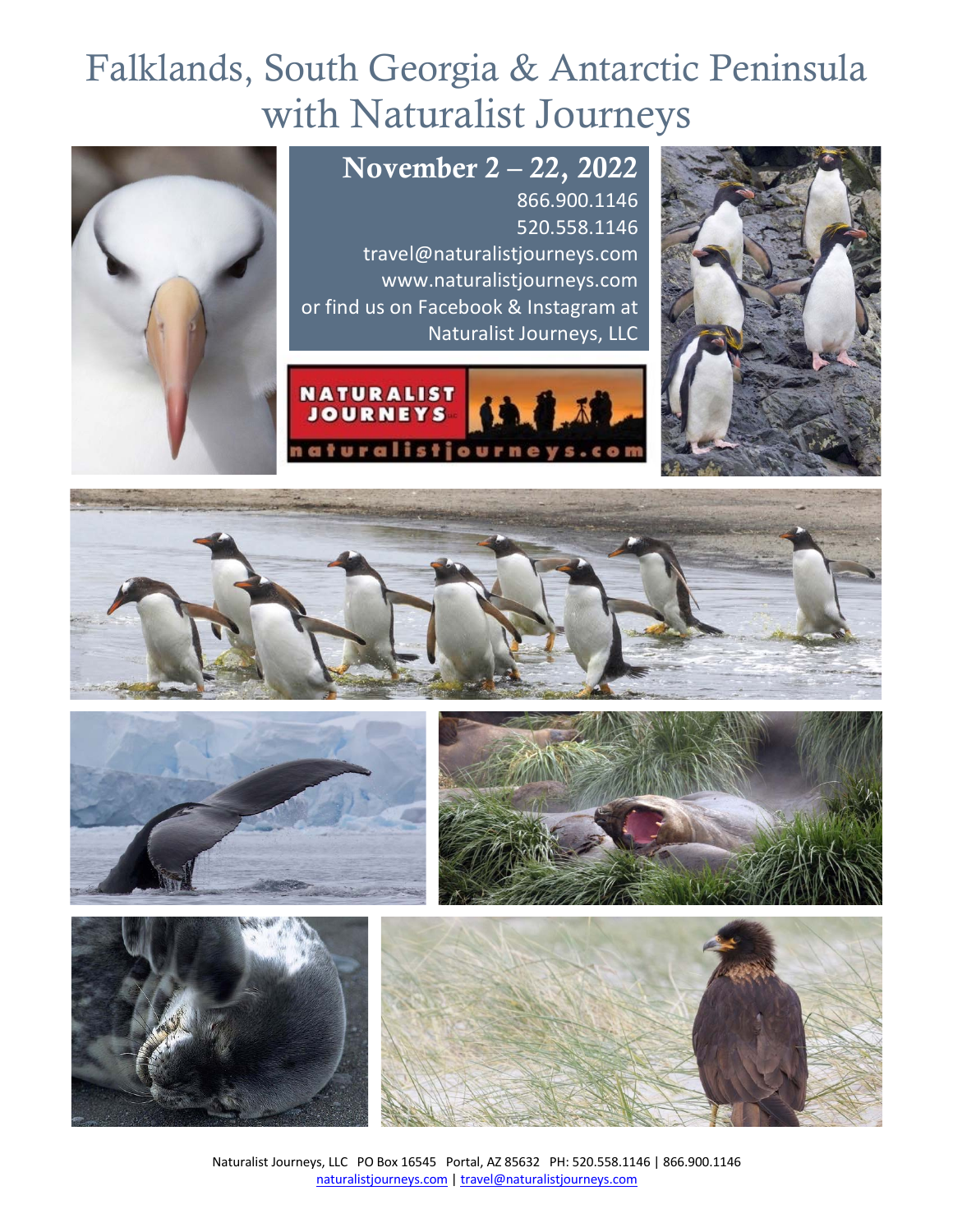### Tour Highlights

- Cruise onboard the m/v *Hondius*, an icestrengthened expedition vessel
- See an old whaling camp on South Georgia, walking in Shackleton's footsteps
- Witness some of the largest wildlife colonies on Earth, home to King, Magellanic, Adelie, Chinstrap, Gentoo, and Macaroni Penguins
- Experience outstanding wildlife observation on shore, on Zodiac excursions, and from the ship
- Look for Southern Elephant, Weddell, and Leopard Seals, as well as Humpback and Minke Whales, Orca, and more
- Learn about the environment, wildlife, history, and ecology from polar experts
- Photograph penguin rookeries backed by soaring, snow-covered peaks
- Cruise past huge icebergs in the icy Antarctic waters

#### Tour Summary

21-Day / 20-Night Antarctic Wildlife Cruise on the *Hondius* with John Carlson Starting at \$13,200, from Ushuaia Arrival airport is El Tehuelche (PMY) in Puerto Madryn & departure airport is Ushuaia (USH)

The incredible wildlife and seabird richness of the Southern Oceans are calling! Considered by many to be the trip of a lifetime, our Falkland Islands, South Georgia, and Antarctic Peninsula cruise is a wildlife lover's dream come true. From penguins to whales to seeing the southernmost songbird in the world (South Georgia Pipit) there is simply no voyage to compare. The incredible beauty of ice and the serene sense of space is beyond measure. This expedition explores one of the last untamed areas on Earth—a land of ruggedly beautiful landscapes and amazingly varied wildlife.

We are booking this November cruise with a new company and ship, new to us but not to our star guide for this voyage, John Carlson. For years we used two

Russian ships, which are no longer available (the *Ioffe* and *Vavilov*) and when we tried a more luxurious vessel, the cost went up beyond reach of our regular travelers. Inspired by them to find alternatives, we have been on the search for a good mix of comfort and value in a ship, one that has the features so important to us to maximize wildlife viewing. John recommended we check out the m/v *Hondius* and we think it's a perfect fit! What we like are the big windows in public areas, the spacious observation lounge with bar, the fullysurrounding viewing walkway, the ability to be out on deck with ease to catch that prime photo, but not to be removed from good viewing if conditions are cold or wet. The m/v *Hondius* is an ice-strengthened vessel with room for 170 passengers in 80 cabins so it is just the right size. The m/v *Hondius* is high-quality accommodation, it is nicely decorated, stabilized, and all cabins have private bath—a real plus! The ship staff is just amazing, from the Captain and nautical crew to those in hospitality, expedition leaders, lecturers, and even a ship doctor, all are united to make sure this is the voyage of a lifetime.

**So why go with Naturalist Journeys? First and foremost, it doesn't cost you any more to book with us.** We add the bonus of sending John Carlson as our group host (with at least 10 clients signed on) to share his years of Antarctic experience, keen eye for seabirds, and knowledge about Southern Ocean ecology. He is also a great help if you wish to upgrade your efforts at photography. Our group within the larger group has good fun at meals, extra help with birding, and a trip report and species list at the end to cherish. We want to make your travel hassle-free so also offer the services of our travel agent at no cost to help make your travel plans and do any pre-or post-cruise bookings in Ushuaia.

# Day-to-Day Itinerary

### Wed., Nov. 2 Sandy Argentine Beaches

Your embark from Puerto Madryn in the afternoon, your prow aimed for the Falkland Islands. Golfo Nuevo is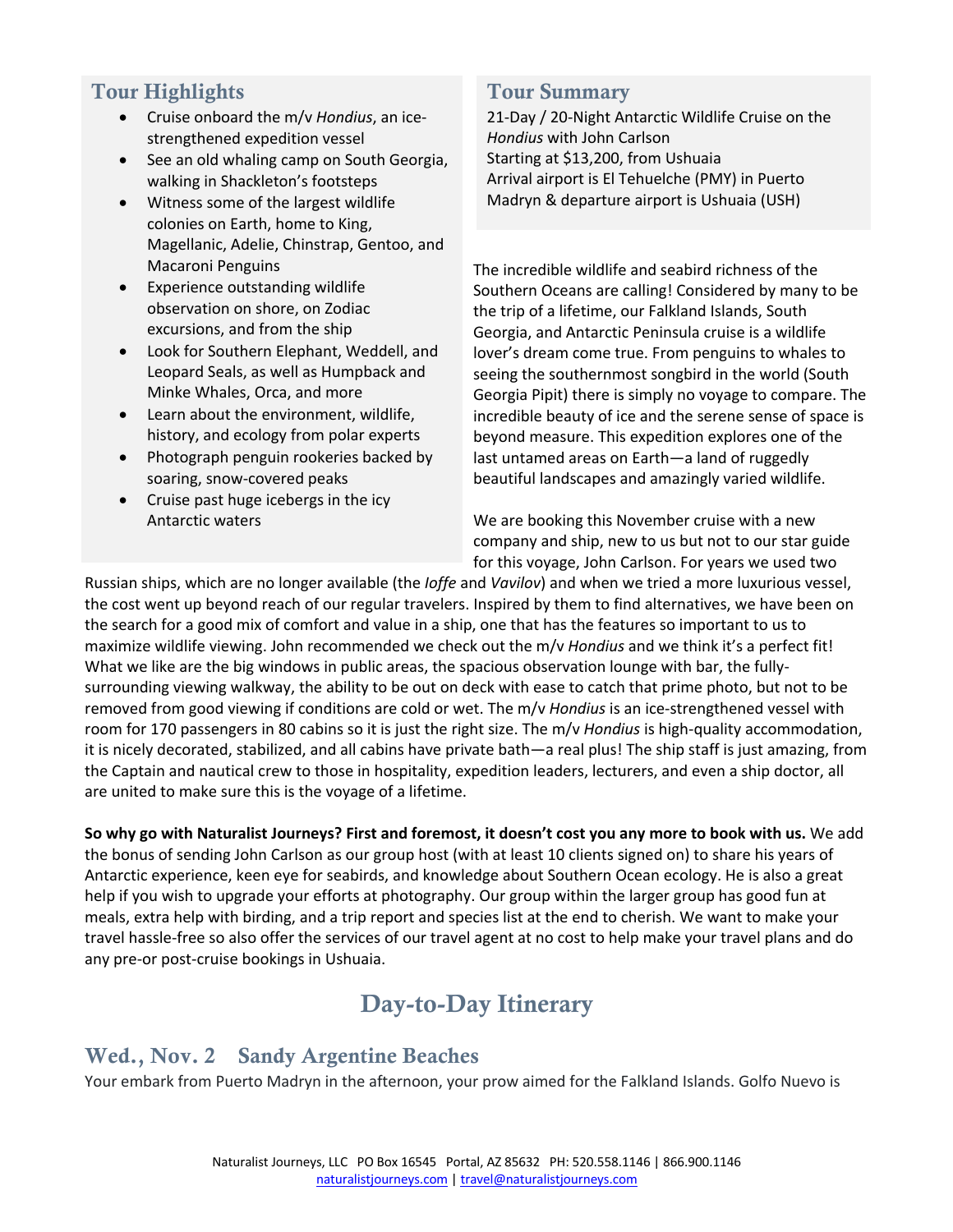renowned for its visiting Southern Right Whales, so you have a good chance of spotting one as you sail toward the open ocean.

### Thurs., Nov. 3 & Fri., Nov. 4 Sea Life, Sea Birds

Though we're now at sea, there's rarely a lonesome moment here. Several species of bird follow the vessel southeast like albatross, including Black-browed, Southern Royal, and Wandering may follow the vessel along with Slender-billed Prion, Sooty Shearwater, Northern and Southern Giant Petrels, Wilson's Storm Petrel, and other species. We are in the path of winds that blow around the Southern Hemisphere in the mid-latitudes, controlling much of the climate of Patagonia and southern South America. For seabirds they make foraging possible, indeed many never approach land except to breed and can relax or sleep on the wing.

There is also time to look for birds from the bridge or other observation areas, and if we encounter currents with krill, there are sea mammals to see as well.

### Sat., Nov. 5 Finding the Falklands

The Falkland (Malvinas) Islands offer an abundance of wildlife that is easily approachable, though caution is always advised. Our expedition guides take us to penguin colonies and open grassland areas to search for signature species. These islands are largely unknown gems, very British in feel from colonization, and still very much so after the UK prevailed in the 1982 war with Argentina. Falkland Steamer Duck may scamper away from us at our landings. Not only do some fascinating species of bird live here, but chances are great we see both Peale's and the beautifully black and white Commerson's Dolphin in the surrounding waters.

During this segment of the voyage, we may visit following sites in our mix of landings:

#### **Steeple Jason**

Home to the world's largest black-browed albatross colony (roughly 113,000), Steeple Jason is a wild and rarely visited island buffeted by wind and waves. Weather and swell conditions dictate the journey here.

#### **Carcass Island**

Despite its name, this island is pleasantly rodent-free and hence bounteous with birdlife. Anything from breeding Magellanic and Gentoo Penguins to numerous waders and passerine birds (including endemic Cobb's Wren and the Blackish Cinclodes, a regional specialty) live here. Striated Caracara cause a stir as they approach nesting colonies.

#### **Saunders Island**

On Saunders Island you can see the Black-browed Albatross and its sometimes-clumsy landings, along with breeding Imperial Shag and Rockhopper Penguin. King Penguin, Magellanic Penguin, and Gentoo Penguin can also be found here. Songbirds may include Falkland (Correndera) Pipit or Dark-faced Ground Tyrant. Brown Skua patrol the shag and penguin colonies.

Weather always controls our landings, but with good luck we hope to make all three stops.

### Sun., Nov. 6 The Seat of Falklands Culture

The capital of the Falklands and center of its culture, Port Stanley, offers a little Victorian-era charm: colorful houses, well-tended gardens, and English-style pubs are all to be found here. You can also see several centuryold clipper ships nearby, silent witnesses to the hardships of 19th Century sailors. The small but interesting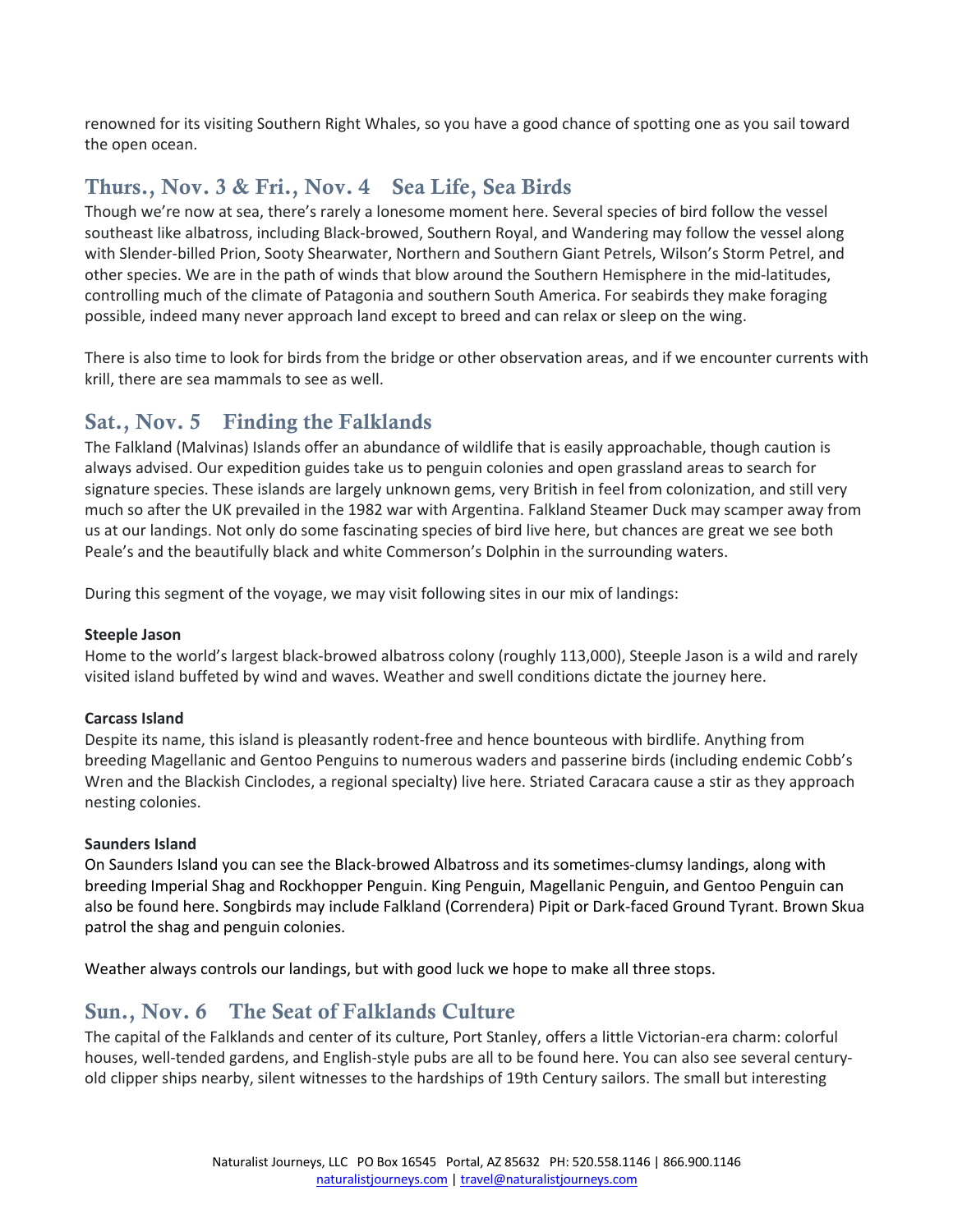museum is also worth a visit, covering the early days of settlement up to the Falklands War. Approximately 2,100 people live in Port Stanley. Admission to the museum is included.

The small but interesting museum is worth a visit, covering the early days of settlement up to the Falklands War. Enjoy some free time to wander at will; take some cash with you as there may be small admission fees to local attractions or souvenirs to purchase in shops.

Our birders might like to work the edges of the town or the coastal shoreline in search of additional species such as Kelp Goose, Chilean Skua, and Black-crowned Night Heron. Some species carry over from the South American mainland but may be easier to find here, such as Austral Thrush, Long-tailed Meadowlark, and Black-chinned Siskin. Wetland sites may hold Two-banded Plover, both Silver and Yellow-billed Teal, and Chiloe Wigeon.

### Mon., Nov. 7 & Tues., Nov. 8 Once More to The Sea

En route to South Georgia, we now cross the Antarctic Convergence. The temperature cools considerably within the space of a few hours, and nutritious water rises to the surface of the sea due to colliding water columns. This phenomenon attracts a multitude of seabirds near the ship, including several species of albatross, shearwaters, petrels, prions, and skuas.

### Wed., Nov. 9 – Sat., Nov. 12 South Georgia Journey

Today you arrive at the first South Georgia activity site. Please keep in mind that weather conditions in this area can be challenging, largely dictating the program.

Over the next several days, you have a chance to visit the following sites:

#### **Prion Island**

This location is closed during the early part of the Wandering Albatross breeding season (November 20 – January 7). From January on, the breeding adults have found their partners and are sitting on eggs or caring for their chicks. Enjoy witnessing the gentle nature of these animals, which possess the largest wingspan of any bird in the world.

#### **Fortuna Bay**

Near beaches inhabited by various penguins (thousands of Kings!) and seals, you have the chance to follow the final leg of Shackleton's route to the abandoned whaling base of Stromness. This path cuts across the mountain pass beyond Shackleton's Waterfall, and as the terrain is partly swampy, be prepared to cross a few small streams. We are in the realm of flowering plants; watch for miniature wildflowers including the clover-like Burnett plant, Pixie-cap lichen, Antarctic Bedstraw, and Antarctic Hairgrass.

#### **Salisbury Plain, St. Andrews Bay, Gold Harbour**

These sites not only house the three largest King Penguin colonies in South Georgia, they're also three of the world's largest breeding beaches for Antarctic Fur Seal. Millions breed on South Georgia during December and January. Our timing lets us witness plenty of penguin courting, and we should find adult penguins covering eggs beneath their warm folds of skin. Hear their honking calls as beaks point skyward! It is breeding time in the mammal realm as well. Watch the large Fur Seal bulls keep a constant vigil (and occasionally fight) over territories where dozens of females have just given birth or are about to deliver. Populations are so high right now that it may affect our walking route—ship staff help us navigate.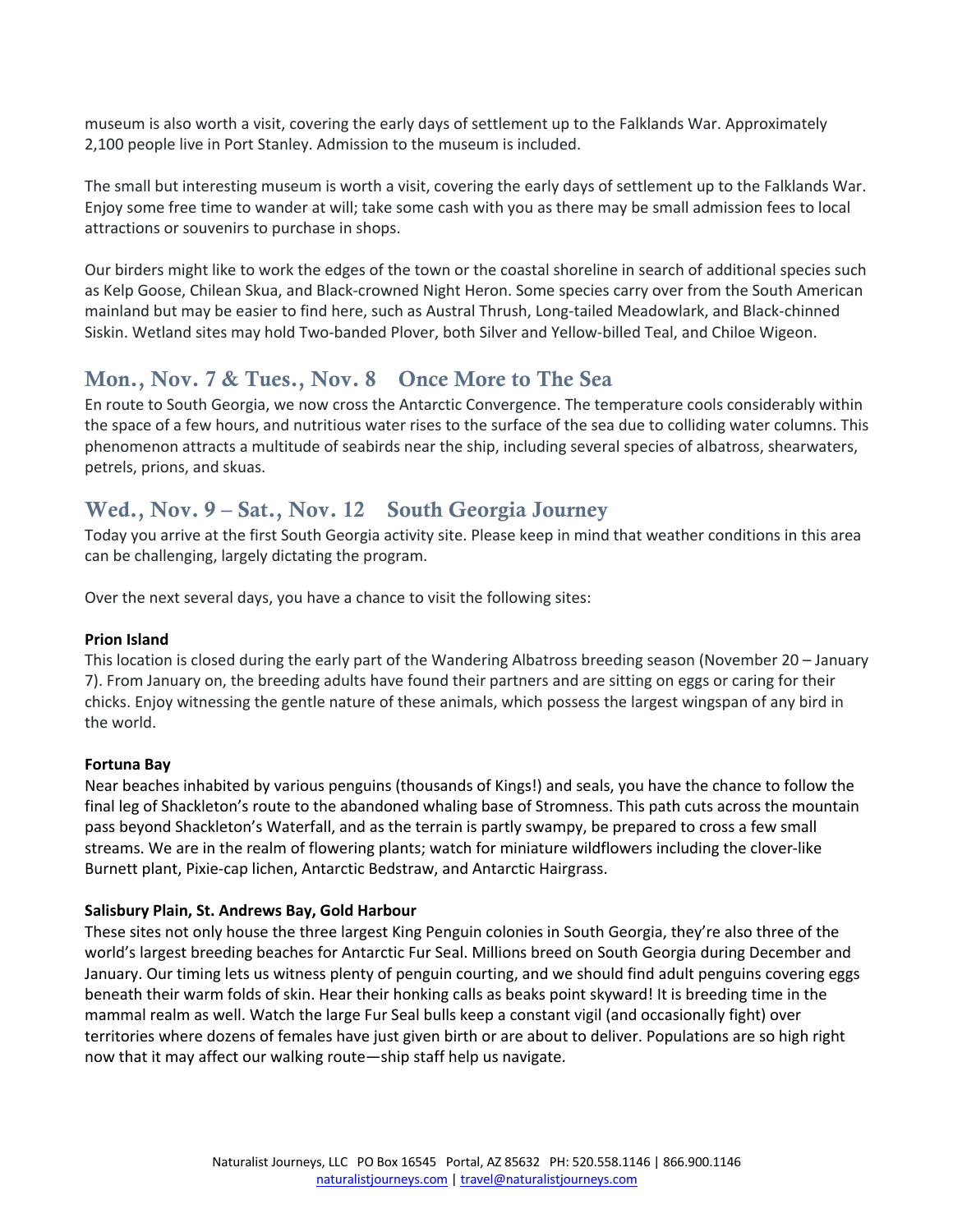#### **Grytviken**

Some 175,000 whales were processed here, mostly into oil, but also for meat and other products until the station closed in 1962. Now, in this haunting, abandoned whaling station, King Penguin walk the streets and Southern Elephant Seal lie around like they own the place … because they basically do. Here we visit the South Georgia Museum as well as Shackleton's grave. Here it is customary to offer a toast of whiskey to "The Boss" prior to spreading some on his grave. Learn more about the life of Ernest Shackleton, especially of his 800-mile journey in the 22-foot wooden life boat, the *James Caird*. Their voyage from Elephant Island to South Georgia Island is truly an epic feat in the annals of sea adventures. Mountains loom behind the rusting buildings and graveyard, all very picturesque and moving.

The world's southernmost songbird, the South Georgia Pipit, has responded remarkably well to recent conservation measures to control exotic rats on the island and we should be able to find this special species at most landings on South Georgia. We should also find South Georgia Pintail and Antarctic Tern. Macaroni Penguin can be found along the southern coast near their breeding colonies and can often be found porpoising offshore as the ship moves between landings. Keep your eyes peeled for breeding Snowy Sheathbill.

### Sun., Nov. 13 Southward Bound

There may be sea ice on this route, and at the edge of the ice some South Polar Skua and Snow Petrel could join the other seabirds trailing the vessel south. Be on the lookout for both Fin and Humpback and house-sized icebergs! At sunset with a show of color they are especially incredible. Watch for South Georgia Diving Petrel. Ship lectures help you appreciate how seabirds survive and even thrive in these harsh conditions.

### Mon., Nov. 14 The Scenic Vistas of South Orkney

Depending on the conditions, you might visit Orcadas Base, an Argentine scientific station on Laurie Island in the South Orkney archipelago. The personnel here happily show you their facility, where we can enjoy expansive views of the surrounding glaciers. If a visit isn't possible, you may land in Coronation Island's Shingle Cove.

### Tues., Nov. 15 Last Push to the Antarctic

Enormous icebergs and a fair chance of Fin Whale sightings ensure there's never a dull moment on this last sea voyage south. This is also our best chance to spot Antarctic Petrel.

### Wed., Nov. 16 – Sat., Nov. 19 Awe-Inspiring Antarctica

If the ice conditions permit, we now sail into the Weddell Sea. Here colossal tabular icebergs herald your arrival to the eastern side of the Antarctic Peninsula. Paulet Island, with its large population of Adélie Penguin, is a possible stop. You might also visit Brown Bluff, located in the ice-clogged Antarctic Sound, where you could get the chance to set foot on the Antarctic Continent itself.

If conditions aren't favorable to enter the Weddell Sea from the east, the ship sets course for Elephant Island and heads into the Bransfield Strait, between the South Shetland Islands and the Antarctic Peninsula. Here you can attempt to access the Antarctic Sound from the northwest.

The breathtaking scenery continues in the Bransfield Straight and, if conditions allow further South in the Gerlache Strait.

Soak in time surrounded by an epic landscape of alpine peaks and mammoth glaciers calving at sea level. Gentoo Penguin, Leopard Seal, Weddell Seal, Humpback Whale, and Minke Whale are often seen here.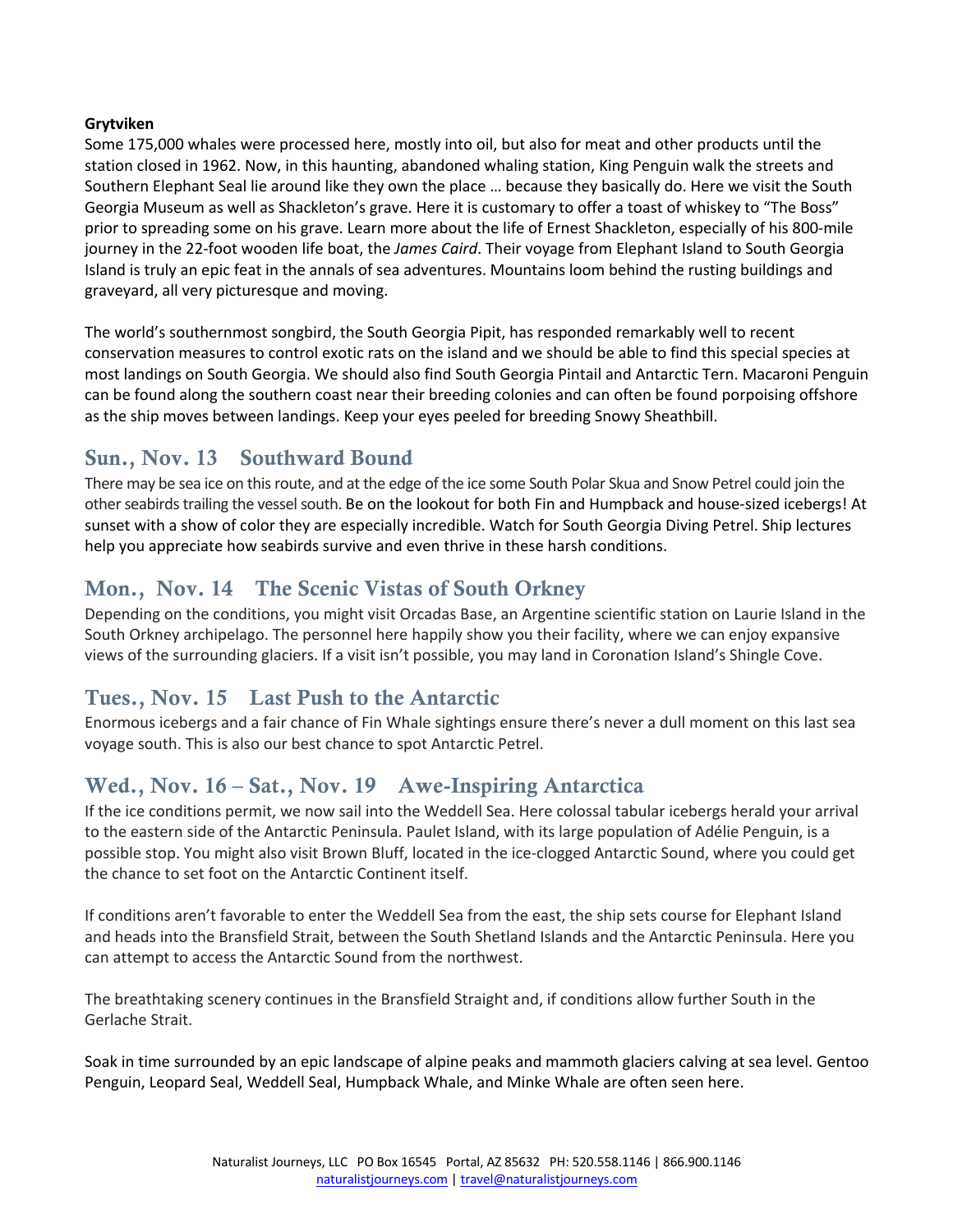The volcanic islands of the South Shetlands are windswept and often cloaked in mist, but they nonetheless offer many subtle pleasures. A wide variety of flora (mosses, lichens, flowering grasses) and fauna (Gentoo and Chinstrap Penguins and Southern Giant Petrel) live here.

On Half Moon Island, Chinstrap penguins and Weddell seals often haul out onto the beach near Cámara Base, an Argentine scientific research station.

On Deception Island, the ship plunges through Neptune's Bellows and into the flooded caldera. Here you can find an abandoned whaling station, and thousands of cape petrels. A number of kelp gulls, brown skuas, south polar skuas, and Antarctic terns can be spotted too. Wilson's storm petrels and black-bellied storm petrels also nest in the ruins of the whaling station in Whalers Bay. As an alternative, you can take part in activities near Telefon Bay, further inside the caldera.

This extended voyage gives you the chance to sail even farther down the icy coast of the western Antarctic Peninsula. There are several opportunities for great landings where you might set foot on the Antarctic Continent, surrounded by an epic landscape of alpine peaks and mammoth glaciers calving at sea level. Gentoo penguins, leopard seals, Weddell seals, humpback whales, and minke whales are often seen here.

Throughout the area ice chunks provide haul outs for Crabeater and Weddell Seals and we may see the predatory Leopard Seal dining on penguins at sea. We also keep watch for the pretty Antarctic Shag. The whole region seems a wonderland, with deep blue ice appearing like giant, other-worldly sculptures. The sudden crack of calving glaciers can create a large wave splashing ashore on icebergs. Each cove features ice encrusted landscapes, jagged rocks, and cliffs carved and polished by glaciers. Rock towers surrounded by snow and ice are known as nunataks. Chinstrap Penguin pose, then pop into the water where they are as agile as fish. With luck you can see them slide across the snow on their bellies.

From a previous trip diary: "Penguins porpoise, whales roll and blow, skuas, shags, terns, and petrels fly by. A Snowy Sheathbill fluttered onto the ship deck, pecking in shallow pools of water for something to eat. The air is fresh and clean most of the time, except when downwind from a penguin colony. The scenic grandeur of mountains, glaciers, floating ice, and sea has become a constant. And the sea here is alive with penguins, seals, whales, and birds. It literally churns with life, including the rivers of tiny krill that support the Antarctic wildlife. Massive swarms of krill comprise the vital broad base of the Antarctic food pyramid."

### Sun., Nov. 20 & Mon., Nov. 21 Crossing the Drake—Passage Seabirds Abound

Over the next two days on the Drake Passage, you enjoy some of the same experiences encountered by the great polar explorers who first charted these regions: cool salt breezes, rolling seas, and possibly Fin Whale spouting up sea spray.

After passing the Antarctic Convergence—Antarctica's natural boundary, formed when north-flowing cold waters collide with warmer sub-Antarctic seas—you are in the circum-Antarctic upwelling zone formed when north-flowing colder waters meet warmer seas.

This part of our voyage is far from lonely. While crossing the Drake, we're greeted by the vast array of seabirds. We feast our eyes on possible Black-browed, Light-mantled, Gray-headed, Southern Royal, and Wandering Albatross from the ship. Cape and White-chinned Petrels accompany us.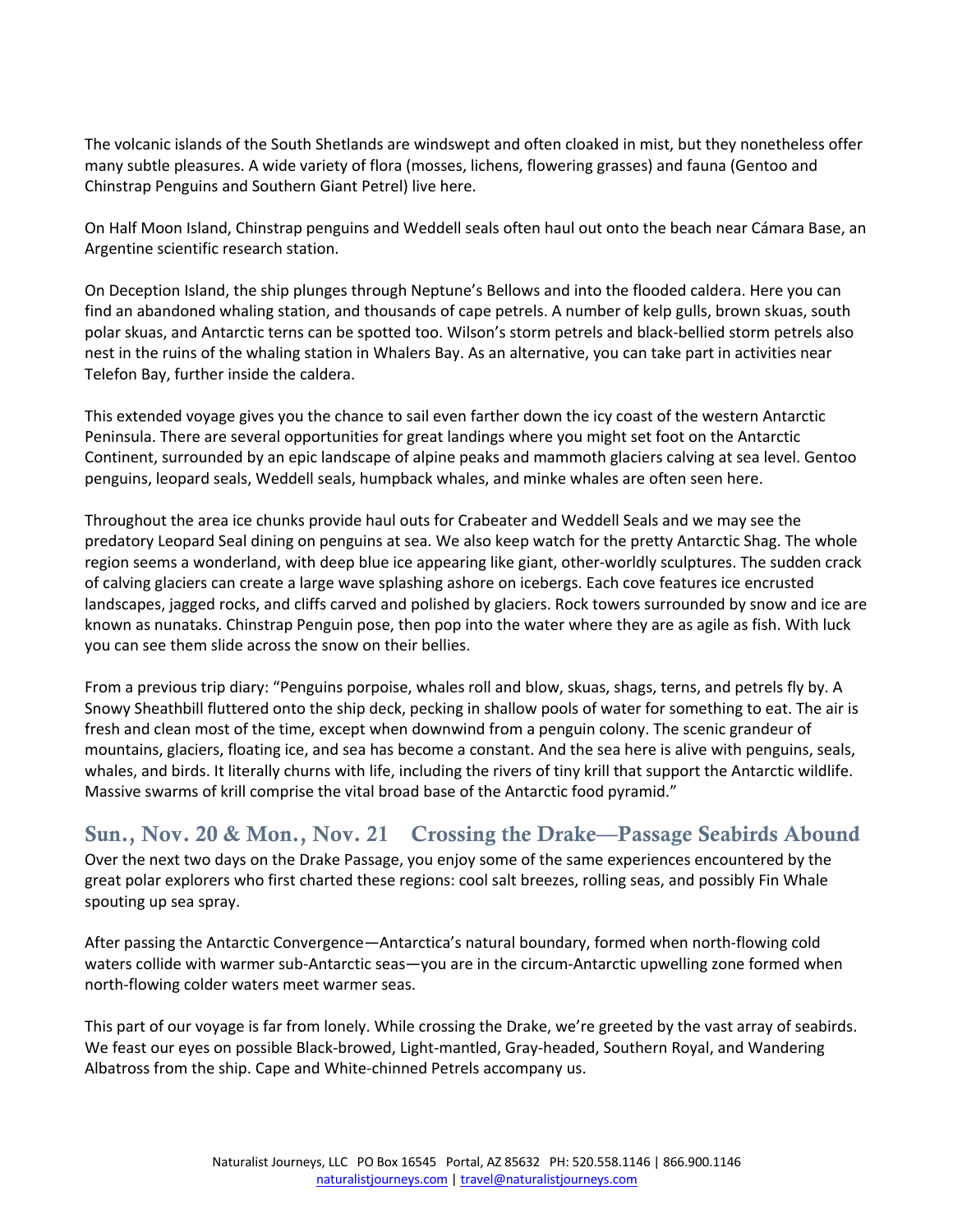### Tues., Nov. 22 Earth's Southernmost City

You arrive and disembark in Ushuaia, commonly held to be the world's most southern city. It is located on the Tierra del Fuego archipelago, nicknamed the "End of the World." But despite this stopping point, the wealth of memories you've made on your Antarctic expedition will travel with you wherever your next adventure lies.

You can leave late in the afternoon or on evening flights, or you may want to overnight so you can get your land legs back before travel—if so, our travel agent can help you make plans. You typically disembark in the morning with some free time ashore before going to the airport for International flights.

# A Note from Our Operator

All itineraries are for guidance only. Programs may vary depending on local ice and weather conditions and in order to take advantage of opportunities to see wildlife. The on-board expedition leader determines the final itinerary. Itineraries may mention places that require permission to land, which must be granted by the relevant national authorities. Such permission is not granted prior to the publishing of these itineraries. Flexibility is paramount for expedition cruises.



### About the Ship

M/v *Hondius* offers high-quality accommodation for 170 passengers in six grand suites with balconies (27 square meters, 291 square feet), eight junior suites (19 to 20 square meters, 205 to 215 square feet), eight superior cabins (20 to 21 square meters, 215 to 226 square feet), 11 twin deluxe cabins, (19 to 21 square meters, 205 to 226 square feet), 14 twin window cabins (12 to 14 square meters, 129 to 151 square feet) as well as 27 twin porthole cabins, two triple porthole cabins, and four quadruple porthole cabins that vary in size from 12 to 18 square meters, or 129 to 194 square feet. One deck consists of a large observation lounge and separate lecture room, which are reserved for a wide variety of interactive workshops, exhibitions, and performances particular to *Hondius*. Though elegantly designed in stylish mid-century modern décor, this vessel holds true to Oceanwide's distinctive cozy and informal atmosphere.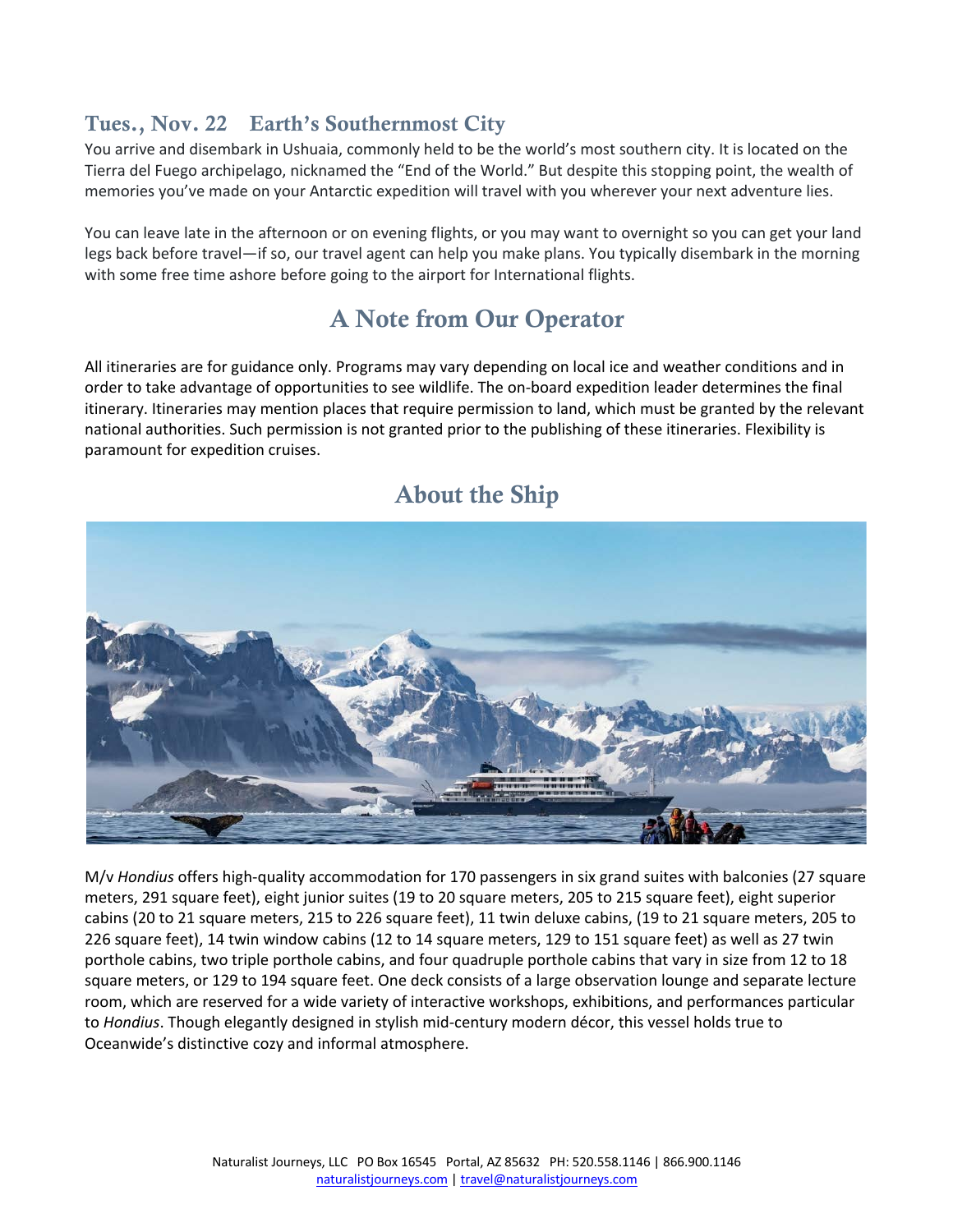### The Rooms

We have a variety of rooms available in our room block. We *may* be able to put you in a different type of room if you prefer, so please ask (not guaranteed).

#### **Quadruple Porthole | \$13,200**

Max: 4 Persons

- 2 portholes
- 2 upper & lower berths
- Small sofa
- Private shower & toilet
- Desk & chair
- Flatscreen TV
- Telephone & WiFi (supplemented)
- Hair dryer

#### **Triple Porthole | \$14,700**

Max: 3 Persons

- 2 Portholes
- 1 upper berth & 2 lower berths
- Small sofa
- Private shower & toilet
- Desk & chair
- Flatscreen TV
- Telephone & WiFi (supplemented)
- Hair dryer
- Cabinet & wardrobe

#### **Twin Porthole | \$16,000**

Max: 2 Persons

- 2 portholes
- 2 single beds
- Private shower & toilet
- Desk & chair
- Flatscreen TV
- Telephone & WiFi (supplemented)
- Hair dryer
- Cabinet & wardrobe

#### **Twin Window | \$16,800**

Max: 2 Persons

- 2 single beds
- 1 window
- Small sofa
- Private shower & toilet
- Desk & chair
- Flatscreen TV







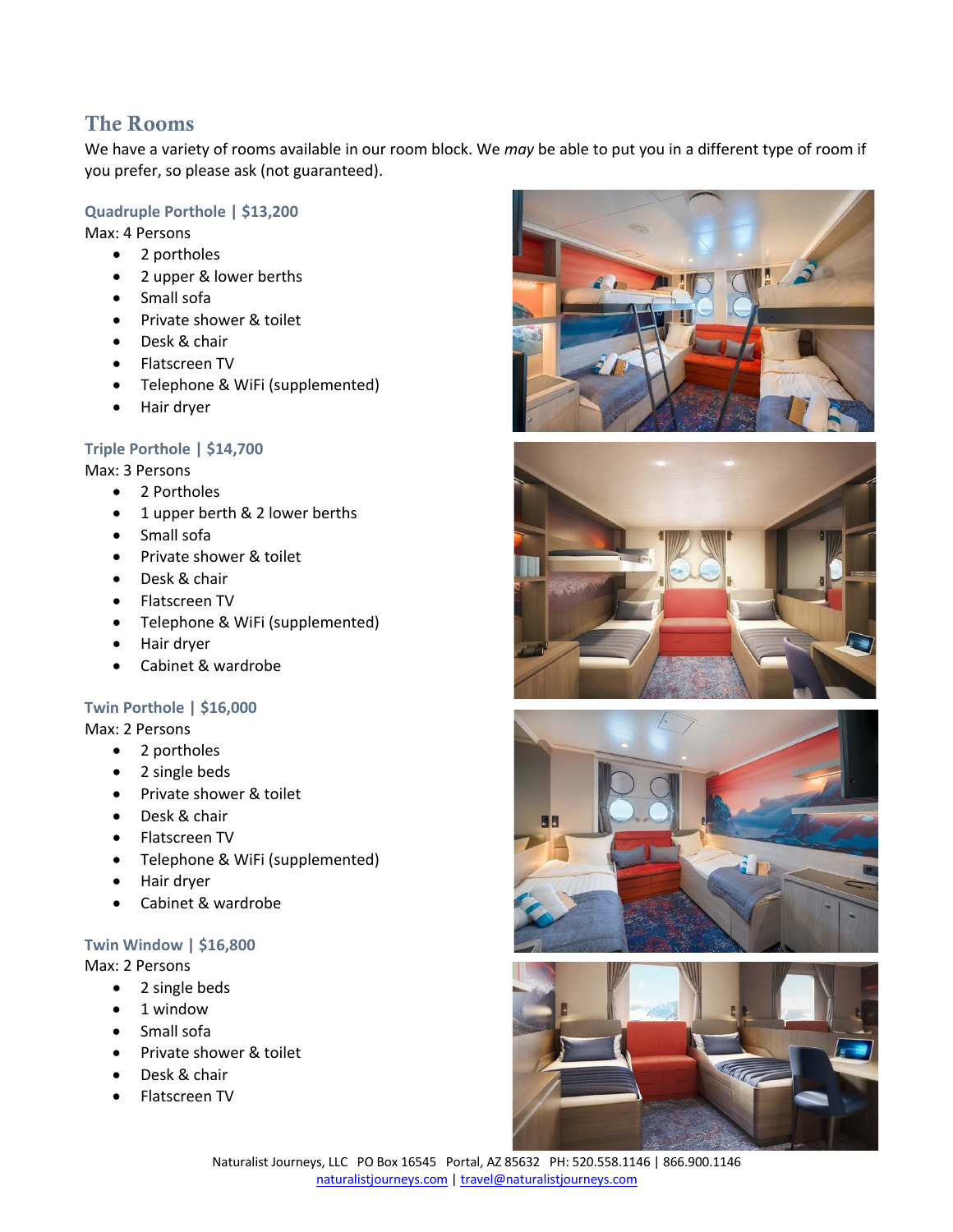- Telephone & WiFi (supplemented)
- Hair dryer
- Cabinet & wardrobe

#### **Twin Deluxe | \$17,900**

- 2 windows
- 2 single beds
- Sofa
- Private shower & toilet
- Desk & chair
- Flatscreen TV
- Telephone & WiFi (supplemented)
- Hair dryer
- Refrigerator
- Bathrobe
- Coffee & tea maker
- Cabinet & wardrobe



# Guide John Carlson



John first set foot in Antarctica in 1994 as a general laborer at Palmer Station. He has spent the last 25 years figuring out ways to continue to return. This has included stints researching Adelie Penguins at two locations on the Peninsula, conducting biological inventories throughout the peninsula, and as a guide/naturalist on many expeditions to Antarctica as well as South Georgia and the Falklands. When he isn't traveling south he is a Wildlife Biologist for the Bureau of Land Management in Billings, Montana. His main duties are now centered on Greater Sage-Grouse management.

John was born and raised in northeastern Montana and has had a strong interest in wildlife in general and birds specifically for as long as he can

remember. He obtained his BA in Zoology from the University of Montana and MS in Zoology and Physiology from the University of Wyoming. In addition to his Antarctic work, he has conducted research on a wide variety of animal species from one end of the world to another, including seabird research in the Bering Sea, and northern Baffin Bay.

## Tour Details

### Plan Ahead!

Protect yourself with Allianz Travel Insurance. As of January 2017, Naturalist Journeys pays 100% of your flight carbon offset.

### Cost of the Journey

Pricing is by cabin, per person, based on double occupancy. Please note that many cabin levels sell quickly—this is a VERY popular cruise. Let us know your preference and we can help you choose.